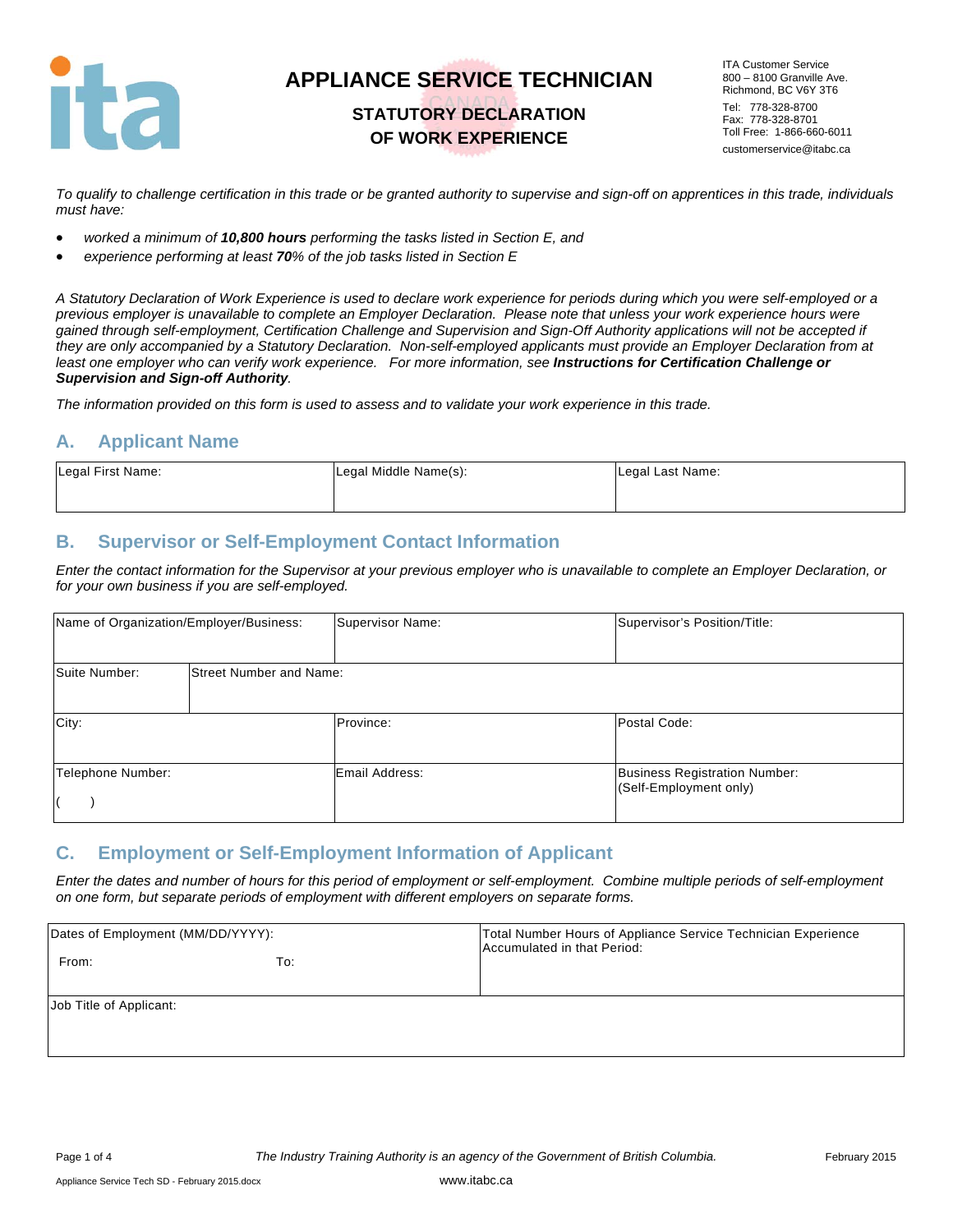

### **STATUTORY DECLARATION OF WORK EXPERIENCE**

ITA Customer Service 800 – 8100 Granville Ave. Richmond, BC V6Y 3T6 Tel: 778-328-8700 Fax: 778-328-8701 Toll Free: 1-866-660-6011 customerservice@itabc.ca

### **D. Reason for Statutory Declaration**

Indicate why a Statutory Declaration is required for this period of employment:

| $\Box$ |  | Applicant was self-employe |
|--------|--|----------------------------|
|--------|--|----------------------------|

ed **Employer will not complete Employer Declaration** 

 $\Box$ Employer is no longer in business  $\square$  Employment records are not available

Applicants must attempt to contact current or previous employers to request an Employer Declaration. If you have been unable to obtain an Employer Declaration for any portion of your non-self-employed work experience, indicate the steps you have taken to try to obtain it. If sufficient evidence of steps taken is not provided, the application may not be approved.

## **E. Statutory Declaration of Job Task Performance**

*By checking "Yes" or "No" in the Declaration Response column, indicate whether or not you have performed the job tasks listed below. Cross out any job tasks you did not perform during the period indicated in Section C.* 

| <b>Job Tasks</b>                                                                                       | <b>Declaration</b><br><b>Response</b> |        |
|--------------------------------------------------------------------------------------------------------|---------------------------------------|--------|
| <b>Occupational Skills</b>                                                                             | Yes:                                  | □      |
| <i>Including:</i> Using tools and equipment, Organizes work.                                           | No:                                   | П      |
| <b>Removal and Installation Procedures</b>                                                             | Yes:                                  | □      |
| Including: Preparing installation site, Handles appliance, Disconnecting/reconnecting appliance.       | No:                                   | □      |
| <b>Electrical and Electronic Systems</b>                                                               | Yes:                                  | П      |
| Including: Diagnosing electrical and electronic components, Performs electrical and electronic repair. | No:                                   | □      |
| <b>Mechanical Systems</b>                                                                              |                                       |        |
| Including: Diagnosing drive systems, Assessing cabinets, consoles and suspension systems, Repairs      | Yes:<br>No:                           | □<br>П |
| drive systems, Repairs cabinets, consoles and suspension systems.                                      |                                       |        |
| <b>Water Systems</b>                                                                                   | Yes:                                  | П      |
| <i>Including:</i> Diagnosing water systems, Repairs water systems.                                     | No:                                   | П      |

*Enter the applicant name (repeat on every page of this form).* 

| Legal First Name: | Legal Middle Name(s): | Legal Last Name: |
|-------------------|-----------------------|------------------|
|                   |                       |                  |

Page 2 of 4 *The Industry Training Authority is an agency of the Government of British Columbia.* February 2015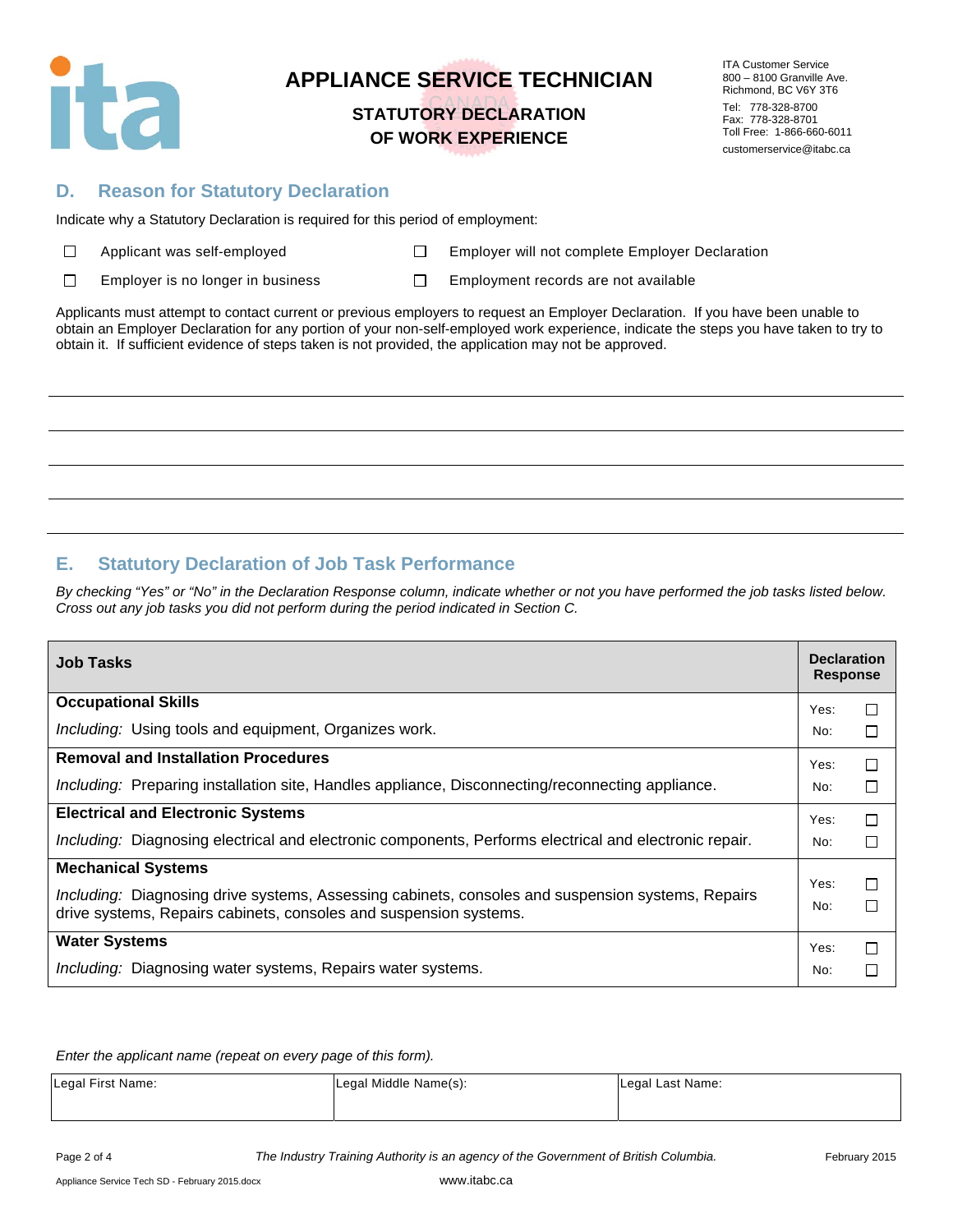

## **STATUTORY DECLARATION OF WORK EXPERIENCE**

ITA Customer Service 800 – 8100 Granville Ave. Richmond, BC V6Y 3T6 Tel: 778-328-8700 Fax: 778-328-8701 Toll Free: 1-866-660-6011 customerservice@itabc.ca

| <b>Job Tasks</b>                                                                                                                      | <b>Declaration</b><br><b>Response</b> |        |
|---------------------------------------------------------------------------------------------------------------------------------------|---------------------------------------|--------|
| <b>Air Systems</b>                                                                                                                    | Yes:                                  | $\Box$ |
| Including: Diagnosing static air systems, Diagnosing forced air systems, Repairs static air systems,<br>Repairing forced air systems. | No:                                   | $\Box$ |
| <b>Refrigeration Systems</b>                                                                                                          | Yes:                                  | $\Box$ |
| Including: Diagnosing refrigeration systems, Recovers refrigerant, Repairs refrigeration systems.                                     | No:                                   | П      |
| <b>Gas Systems</b>                                                                                                                    | Yes:                                  | $\Box$ |
| Including: Diagnosing gas system components and supply, Repairs gas system components.                                                | No:                                   | □      |

### **F. Confirmation of Prerequisite Credentials or Certificates**

*For some trades, evidence that the applicant has earned prerequisite credentials or certificates is required before the individual is permitted to challenge certification or receive Supervision and Sign-Off Authority. For those trades, you must prove you have the required prerequisite credentials.* 

There are no prerequisite credentials or certificates for this trade.

### **G. Applicant Signature**

I certify that the information I have provided is accurate. (Note: Collection and protection of personal information on this form is in accordance with the provisions of the Freedom of Information and Protection of Privacy Act.)

| Applicant Name (please print): | Applicant Signature: | Date: (MM/DD/YYYY) |
|--------------------------------|----------------------|--------------------|
|                                |                      |                    |

*Enter the applicant name (repeat on every page of this form).* 

| Legal First Name: | Legal Middle Name(s): | Legal Last Name: |
|-------------------|-----------------------|------------------|
|                   |                       |                  |